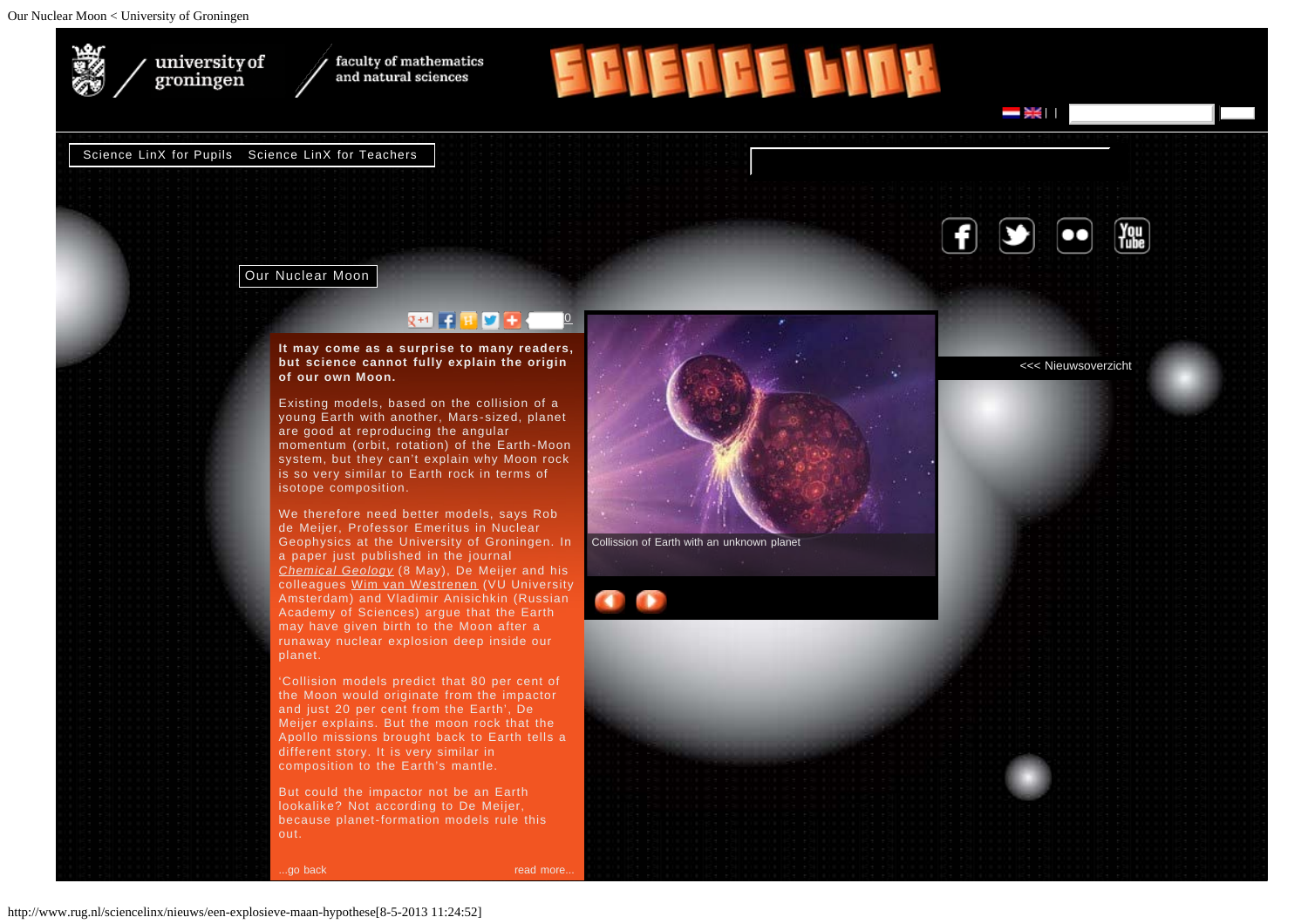

university of<br>groningen

faculty of mathematics and natural sciences

## [Science LinX for Pupils](http://www.rug.nl/sciencelinx/scholieren/) [Science LinX for Teachers](http://www.rug.nl/sciencelinx/docenten/)



Our Nuclear Moon

## $R = 1$

So what did happen? At this point, De Meijer and Van Westrenen introduce an idea they have put forward before: the existence of natural nuclear reactors deep inside the Earth. When the concentration of uranium at a given location reaches a threshold value, fission occurs.

Natural thermal fission reactors, although of another type, were active near the Earth's surface in the geological past, [for example in](http://en.wikipedia.org/wiki/Oklo) [Gabon.](http://en.wikipedia.org/wiki/Oklo) De Meijer believes that natural (fastbreeder) reactors could exist at much greater depths, just outside the Earth's core.

If that is so, could an exploding natural nuclear reactor have caused part of the Earth to break away, thus creating the Moon? '[George Darwin](http://en.wikipedia.org/wiki/George_darwin) proposed something similar in the late nineteenth century', De Meijer says. The young, molten Earth would have rotated much faster than now.

Darwin (Charles Darwin's second son) consequently theorized that this faster rotation together with tidal waves caused by the Sun would have culminated in a chunk of rock breaking off thus creating the Moon. But it turned out that for this theory to be correct the young Earth would have had to rotate much faster than the rotational properties of the present Earth-Moon system would allow.

What if it wasn't caused by the pull of the Sun but rather by a nuclear 'push' from inside? Enter Vladimir Anisichkin, who worked during the Cold War on shockwaves produced by the H-bomb. His calculations show that an exploding natural reactor would create a



**FFIENTE LINK** 

[<<< Nieuwsoverzicht](http://www.rug.nl/sciencelinx/nieuws/)

| | search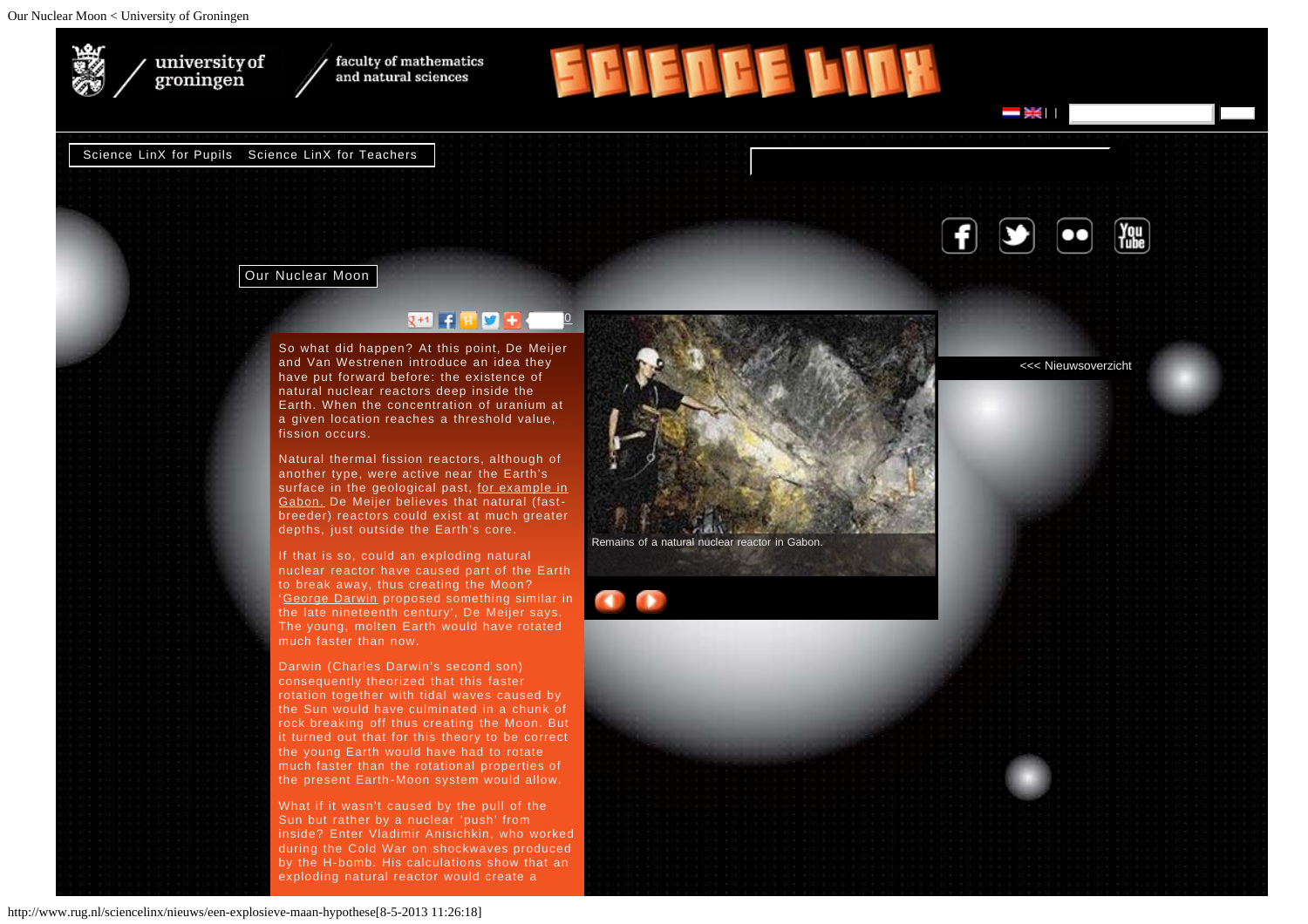| de estilata arabide estilata atalise                                                                                                                                                                                           | shockwave that could do the trick, even if the | 이 아이들은 아이들이 아이들이 없는 사람들이 아이들이 없는 사람들이 아이들이 없는 사람들이 아이들이 없는 사람들이 아이들이 없는 사람들이 아이들이 없는 사람들이 아이들이 없는 사람들이 아이들                                                                                                                        |
|--------------------------------------------------------------------------------------------------------------------------------------------------------------------------------------------------------------------------------|------------------------------------------------|-----------------------------------------------------------------------------------------------------------------------------------------------------------------------------------------------------------------------------------|
|                                                                                                                                                                                                                                | proto-Earth was rotating at a rate of 5.8      |                                                                                                                                                                                                                                   |
|                                                                                                                                                                                                                                | hours, which corresponds with the rotational   | in in the list of the second list of the second list of the second list of the second list of the second list of the second                                                                                                       |
| CH FOICER SECRETCH FOICER SECICIO<br>ce estrella recentación están el electronico                                                                                                                                              | properties of the present Earth-Moon system.   | [대리]에 대한 사람들은 아이들이 아니라 아이들이 아니라 아니라 아니라 아이들이 아니라 아니라 아이들이 아니라 아니라 아니라 아이들이 아니라 아이들이 아니라 아니라 아이들이 아니라 아이들이 아니라                                                                                                                     |
|                                                                                                                                                                                                                                | A nuclear explosion on the core-mantle         | [1] 이 아이들이 아니라 이 아이들이 아니라 이 아이들이 아니라 이 아니라 이 아이들이 아니라 이 아니라 이 아이들이 아니라 이 아니라 이 아니라 이 아니라 이 아니라 이 아니라 이 아니라 아니라<br>THE RESIDENCE POLITICS AND RESIDENT AND RESIDENT AND RESIDENCE AND RESIDENCE POLITICS AND RESIDENT AND RESIDENT |
| de edificio di constituito del controllo del constitucione del constituzione del constituzione del constituzione del constituzione del constituzione del constituzione del constituzione del constituzione del constituzione d | boundary of the young Earth could therefore    |                                                                                                                                                                                                                                   |
| de edificio di Bilde, edificio di Bilde, e<br>de estilare enalide estilare enalide e                                                                                                                                           | have propelled a large chunk of the mantle     |                                                                                                                                                                                                                                   |
| ______________<br>de edificio de la facere di la constantiace.                                                                                                                                                                 | and crust into space, which would eventually   |                                                                                                                                                                                                                                   |
| de estrare erailde estrare erailde.                                                                                                                                                                                            | form the Moon.                                 | ia ia ana kotiko ana kotiko kona la ana kotiko ana kotiko kona kata kotiko kotika ana kotiko kona kotiko kona k                                                                                                                   |
| 아버지는 아버지가 어머니께서 어머니는 어머니가 어머니께서 어머니가 없었다.                                                                                                                                                                                      |                                                |                                                                                                                                                                                                                                   |
|                                                                                                                                                                                                                                |                                                | in de la districta de Silva de la distribución de la secunda de la decida de la distribución de la contra de l                                                                                                                    |
|                                                                                                                                                                                                                                | read more<br>go back                           |                                                                                                                                                                                                                                   |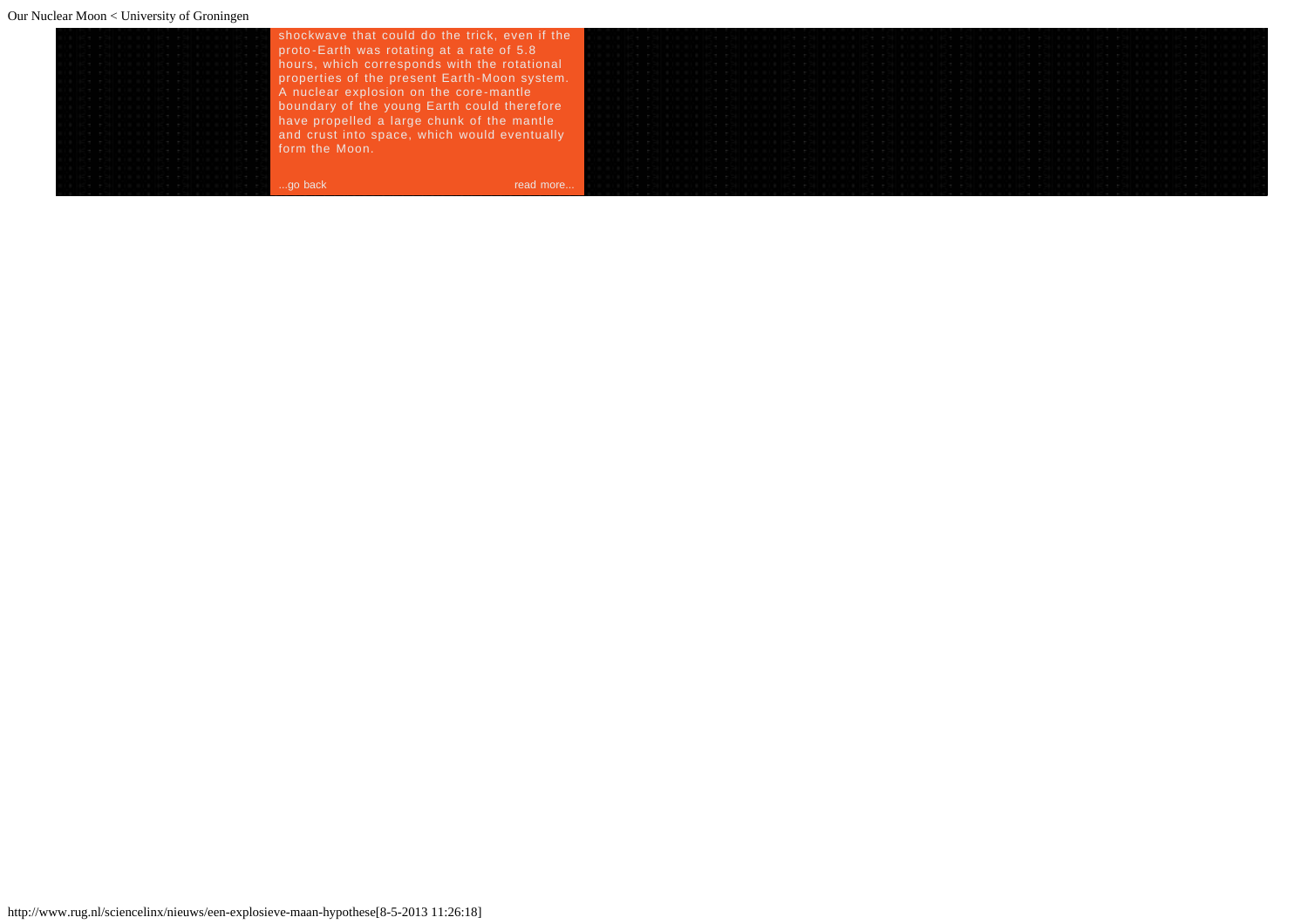

university of faculty of mathematics and natural sciences

[Science LinX for Pupils](http://www.rug.nl/sciencelinx/scholieren/) [Science LinX for Teachers](http://www.rug.nl/sciencelinx/docenten/)

groningen



[<<< Nieuwsoverzicht](http://www.rug.nl/sciencelinx/nieuws/)

| | search

Our Nuclear Moon

## $\mathbb{R}$  s  $\mathbb{R}$  s  $\mathbb{R}$  s  $\mathbb{R}$  s  $\mathbb{R}$  s  $\mathbb{R}$  s  $\mathbb{R}$  s  $\mathbb{R}$  s  $\mathbb{R}$  s  $\mathbb{R}$  s  $\mathbb{R}$  s  $\mathbb{R}$  s  $\mathbb{R}$  s  $\mathbb{R}$  s  $\mathbb{R}$  s  $\mathbb{R}$  s  $\mathbb{R}$  s  $\mathbb{R}$  s  $\mathbb{R}$  s  $\mathbb{R}$  s

In the *Chemical Geology* paper, De Meijer and his co-authors are cautious in their claims, but they do indicate tests that could provide additional evidence for their explosive Moon model. De Meijer: 'The nuclear reaction would produce an enhanced isotope [Helium-](http://en.wikipedia.org/wiki/Helium-3)[3](http://en.wikipedia.org/wiki/Helium-3) /Helium-4 ratio. An excess of Helium-3 on the Moon would support our model'.

However, radiation from the Sun also produces an excess of Helium-3 on the Moon's surface. 'So we need samples from around 10 meters deep'. These are not currently available. 'But future Moon missions could solve this.'

The presence of a natural fast-fission reactor at the mantle-core boundary still has to be proven as well. 'Together with the Technical University Delft we would like to start on computer simulations of the exact workings of this reactor', De Meijer explains. 'We are looking for a student who is interested in working on this project, and it would be nice if a student from Groningen would reconnect the ties.'

De Meijer is also working on detectors for the anti-neutrinos emitted by the reactors. Although he retired from Groningen nearly eight years ago (he still works at the Western Cape University in South Africa), he still has plenty of research projects.

Not that he doesn't have any hobbies: 'The idea for the paper occurred to me when I was weeding the garden'.

*More information on the work by Rob de Meijer can be found on the [EARTH](http://www.geoneutrino.nl/)*



**EFIENTE LINK**